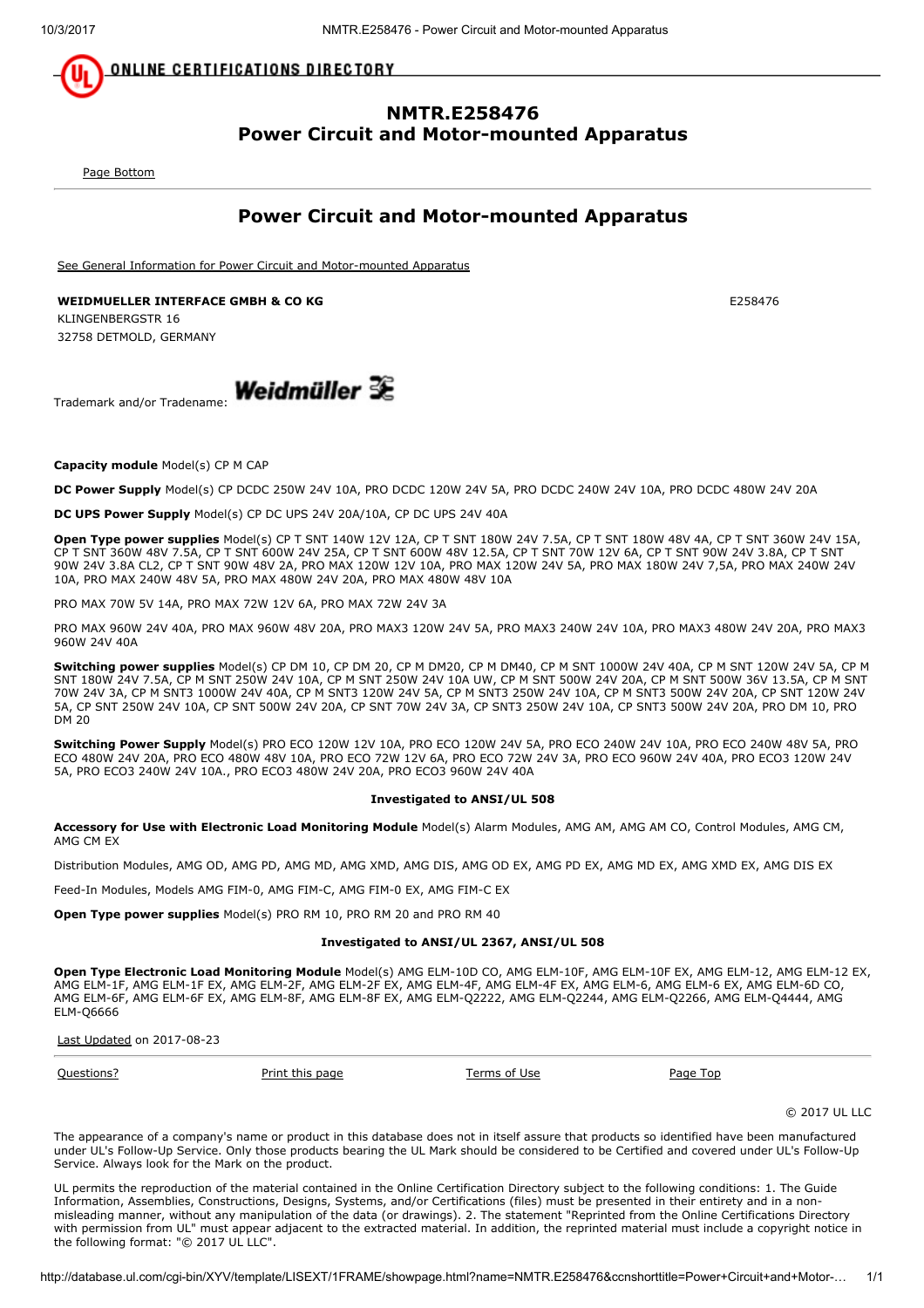<u>ONLINE CERTIFICATIONS DIRECTORY</u>

## NMTR2.E258476 Power Circuit and Motor-mounted Apparatus - Component

<span id="page-1-1"></span>[Page Bottom](#page-1-0)

## Power Circuit and Motor-mounted Apparatus - Component

[See General Information for Power Circuit and Motor-mounted Apparatus - Component](http://database.ul.com/cgi-bin/XYV/template/LISEXT/1FRAME/showpage.html?&name=NMTR2.GuideInfo&ccnshorttitle=Power+Circuit+and+Motor-mounted+Apparatus+-+Component&objid=1073762681&cfgid=1073741824&version=versionless&parent_id=1073762680&sequence=1)

WEIDMUELLER INTERFACE GMBH & CO KG E258476

KLINGENBERGSTR 16 32758 DETMOLD, GERMANY

### Open type, Industrial control equipment, Redundancy power supply controllers, Model(s) 1105880000, 1105890000

Relay modules, Model(s) CP M RM24

| Weldmüller $\mathcal F$<br>and model designation.<br>Marking: Company name or trademark<br>Last Updated on 2013-01-16 |                                                                                                                                             |              |          |               |  |  |
|-----------------------------------------------------------------------------------------------------------------------|---------------------------------------------------------------------------------------------------------------------------------------------|--------------|----------|---------------|--|--|
| Questions?                                                                                                            | Print this page                                                                                                                             | Terms of Use | Page Top |               |  |  |
|                                                                                                                       |                                                                                                                                             |              |          | © 2017 UL LLC |  |  |
|                                                                                                                       | The appearance of a company's name or product in this database does not in itself assure that products so identified have been manufactured |              |          |               |  |  |

under UL's Follow-Up Service. Only those products bearing the UL Mark should be considered to be Certified and covered under UL's Follow-Up Service. Always look for the Mark on the product.

<span id="page-1-0"></span>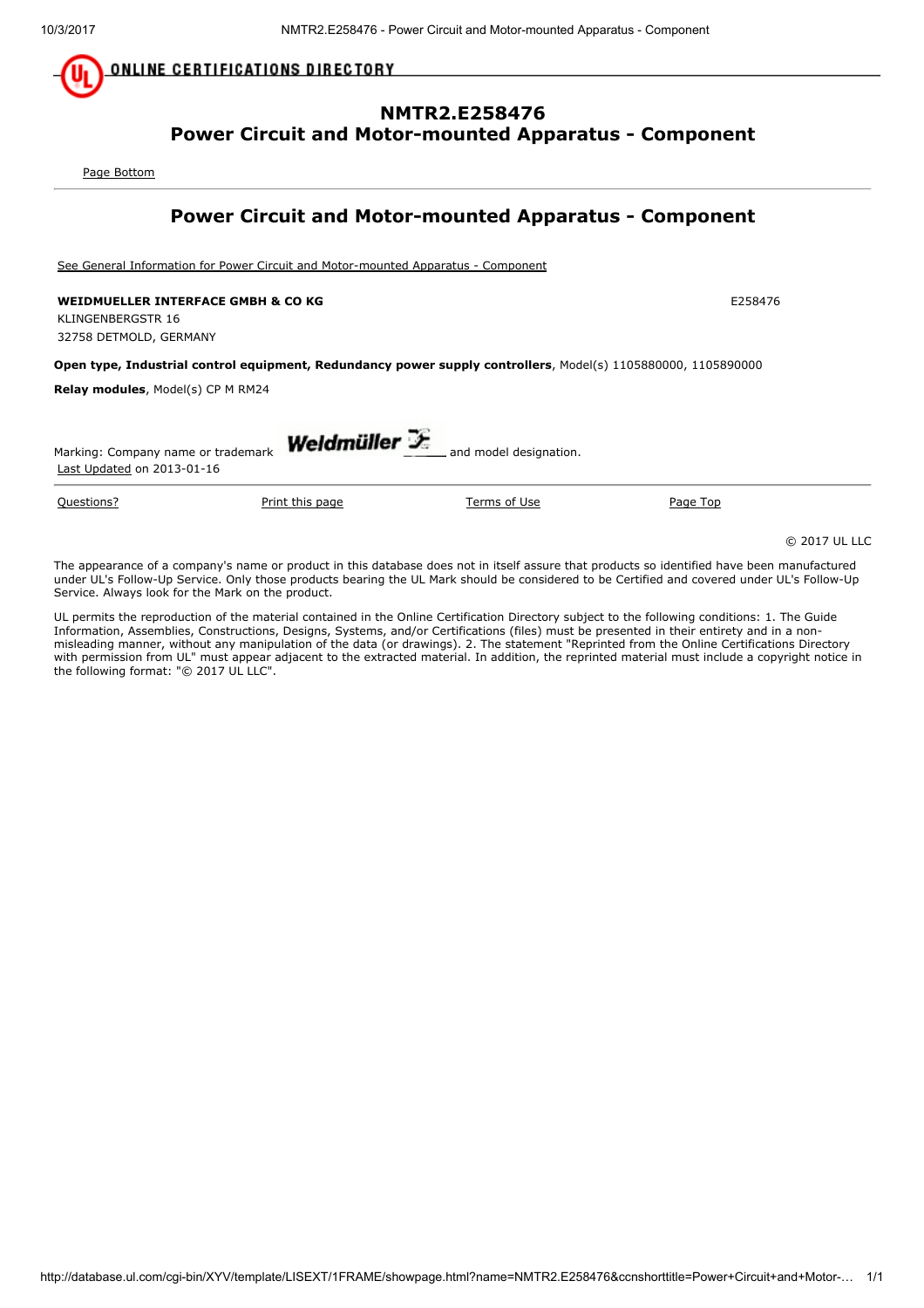**ONLINE CERTIFICATIONS DIRECTORY** 

# NMTR7.E258476

Power Circuit and Motor-mounted Apparatus Certified for Canada

<span id="page-2-1"></span>[Page Bottom](#page-2-0)

## Power Circuit and Motor-mounted Apparatus Certified for Canada

[See General Information for Power Circuit and Motor-mounted Apparatus Certified for Canada](http://database.ul.com/cgi-bin/XYV/template/LISEXT/1FRAME/showpage.html?&name=NMTR7.GuideInfo&ccnshorttitle=Power+Circuit+and+Motor-mounted+Apparatus+Certified+for+Canada&objid=1074194602&cfgid=1073741824&version=versionless&parent_id=1073990290&sequence=1)

### WEIDMUELLER INTERFACE GMBH & CO KG E258476

KLINGENBERGSTR 16 32758 DETMOLD, GERMANY

Capacity module Model(s) CP M CAP

DC Power Supply Model(s) CP DCDC 250W 24V 10A, PRO DCDC 120W 24V 5A, PRO DCDC 240W 24V 10A, PRO DCDC 480W 24V 20A

DC UPS Power Supply Model(s) CP DC UPS 24V 20A/10A, CP DC UPS 24V 40A

Open Type power supplies Model(s) PRO MAX 120W 12V 10A, PRO MAX 120W 24V 5A, PRO MAX 180W 24V 7,5A, PRO MAX 240W 24V 10A, PRO MAX 240W 48V 5A, PRO MAX 480W 24V 20A, PRO MAX 480W 48V 10A

PRO MAX 70W 5V 14A, PRO MAX 72W 12V 6A, PRO MAX 72W 24V 3A

PRO MAX 960W 24V 40A, PRO MAX 960W 48V 20A, PRO MAX3 120W 24V 5A, PRO MAX3 240W 24V 10A, PRO MAX3 480W 24V 20A, PRO MAX3 960W 24V 40A

Switching power supplies Model(s) CP DM 10, CP DM 20, CP M DM20, CP M DM40, CP M SNT 1000W 24V 40A, CP M SNT 120W 24V 5A, CP M SNT 180W 24V 7.5A, CP M SNT 250W 24V 10A, CP M SNT 250W 24V 10A UW, CP M SNT 500W 24V 20A, CP M SNT 500W 36V 13.5A, CP M SNT 70W 24V 3A, CP M SNT3 1000W 24V 40A, CP M SNT3 120W 24V 5A, CP M SNT3 250W 24V 10A, CP M SNT3 500W 24V 20A, CP SNT 120W 24V 5A, CP SNT 250W 24V 10A, CP SNT 500W 24V 20A, CP SNT 70W 24V 3A, CP SNT3 250W 24V 10A, CP SNT3 500W 24V 20A, PRO DM 10, PRO DM 20

Switching Power Supply Model(s) PRO ECO 120W 12V 10A, PRO ECO 120W 24V 5A, PRO ECO 240W 24V 10A, PRO ECO 240W 48V 5A, PRO ECO 480W 24V 20A, PRO ECO 480W 48V 10A, PRO ECO 72W 12V 6A, PRO ECO 72W 24V 3A, PRO ECO 960W 24V 40A, PRO ECO3 120W 24V 5A, PRO ECO3 240W 24V 10A., PRO ECO3 480W 24V 20A, PRO ECO3 960W 24V 40A

### Investigated to CSA-C22.2 No. 14

Accessory for Use with Electronic Load Monitoring Module Model(s) Alarm Modules, AMG AM, AMG AM CO, Control Modules, AMG CM, AMG CM EX

Distribution Modules, AMG OD, AMG PD, AMG MD, AMG XMD, AMG DIS, AMG OD EX, AMG PD EX, AMG MD EX, AMG XMD EX, AMG DIS EX

Feed-In Modules, Models AMG FIM-0, AMG FIM-C, AMG FIM-0 EX, AMG FIM-C EX

#### Investigated to CSA-C22.2 No. 107.1

Open Type Electronic Load Monitoring Module Model(s) AMG ELM-10D CO, AMG ELM-10F, AMG ELM-10F EX, AMG ELM-12, AMG ELM-12 EX, AMG ELM-1F, AMG ELM-1F EX, AMG ELM-2F, AMG ELM-2F EX, AMG ELM-4F, AMG ELM-4F EX, AMG ELM-6, AMG ELM-6 EX, AMG ELM-6D CO, AMG ELM-6F, AMG ELM-6F EX, AMG ELM-8F, AMG ELM-8F EX, AMG ELM-Q2222, AMG ELM-Q2244, AMG ELM-Q2266, AMG ELM-Q4444, AMG ELM-Q6666

Open Type power supplies Model(s) PRO RM 10, PRO RM 20 and PRO RM 40



[Last Updated](javascript:openit() on 2017-08-23

**[Questions?](http://database.ul.com/cgi-bin/XYV/template/LISEXT/1FRAME/gassist.html) [Print this page](javascript:window.print()) [Terms of Use](http://database.ul.com/cgi-bin/XYV/template/LISEXT/1FRAME/terms_of_use.html) [Page Top](#page-2-1)** Page Top

<span id="page-2-0"></span>

© 2017 UL LLC

The appearance of a company's name or product in this database does not in itself assure that products so identified have been manufactured under UL's Follow-Up Service. Only those products bearing the UL Mark should be considered to be Certified and covered under UL's Follow-Up Service. Always look for the Mark on the product.